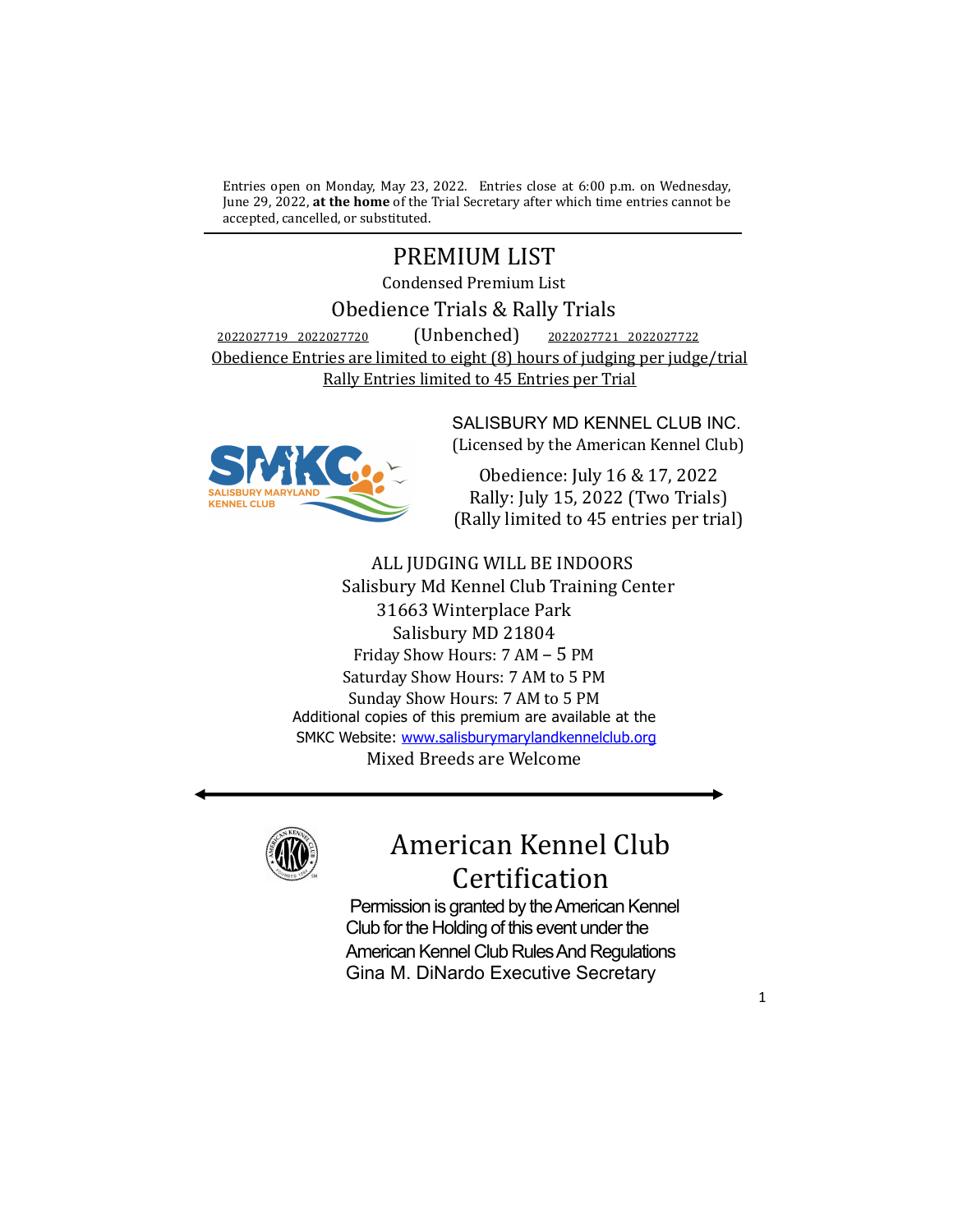#### **Officers of the**

## **Salisbury Maryland Kennel Club 2022**

#### **AKC DELEGATE**

### K.Cottingham

## **BOARD OF DIRECTORS**

Peggy Bradford, Mary Ann Bruton, Cathin Bishop, Bev Horner

**RALLY TRIAL COMMITTEE:** Jerry Rollyson (Chair), Jeannine Dennis, Kiersten Sistek, Peggy Bradford, Norman Kimball

**OBEDIENCE TRIAL COMMITTEE:** Bonnie Garris (Chair), Millie Wiltbank, Jeannine Dennis, Diane Spalding, Peggy Bradford

| Obedience Trial Chair | <b>Trial Secretary</b> | <b>Rally Trial Chair</b>            |
|-----------------------|------------------------|-------------------------------------|
| <b>Bonnie Garris</b>  | Jeannine Dennis        | Jerry Rollyson                      |
| 321 Cedar Dr.         | 6767 Powellville Rd.   | 1855 Brannocks Neck Rd              |
| Salisbury, MD 21804   | Willards MD 21874      | Cambridge, MD 21613                 |
| (410) 742-2726        | $(443)783 - 5811$      | (443) 521-0217                      |
| begtempest@aol.com    |                        | jdennis897@me.com mypwds2@gmail.com |

## **Trophies: Diane Spalding**

## **24 hour Emergency Veterinarian**

Pets ER 402 Punkin Court Salisbury MD 21804 (410) 543-8400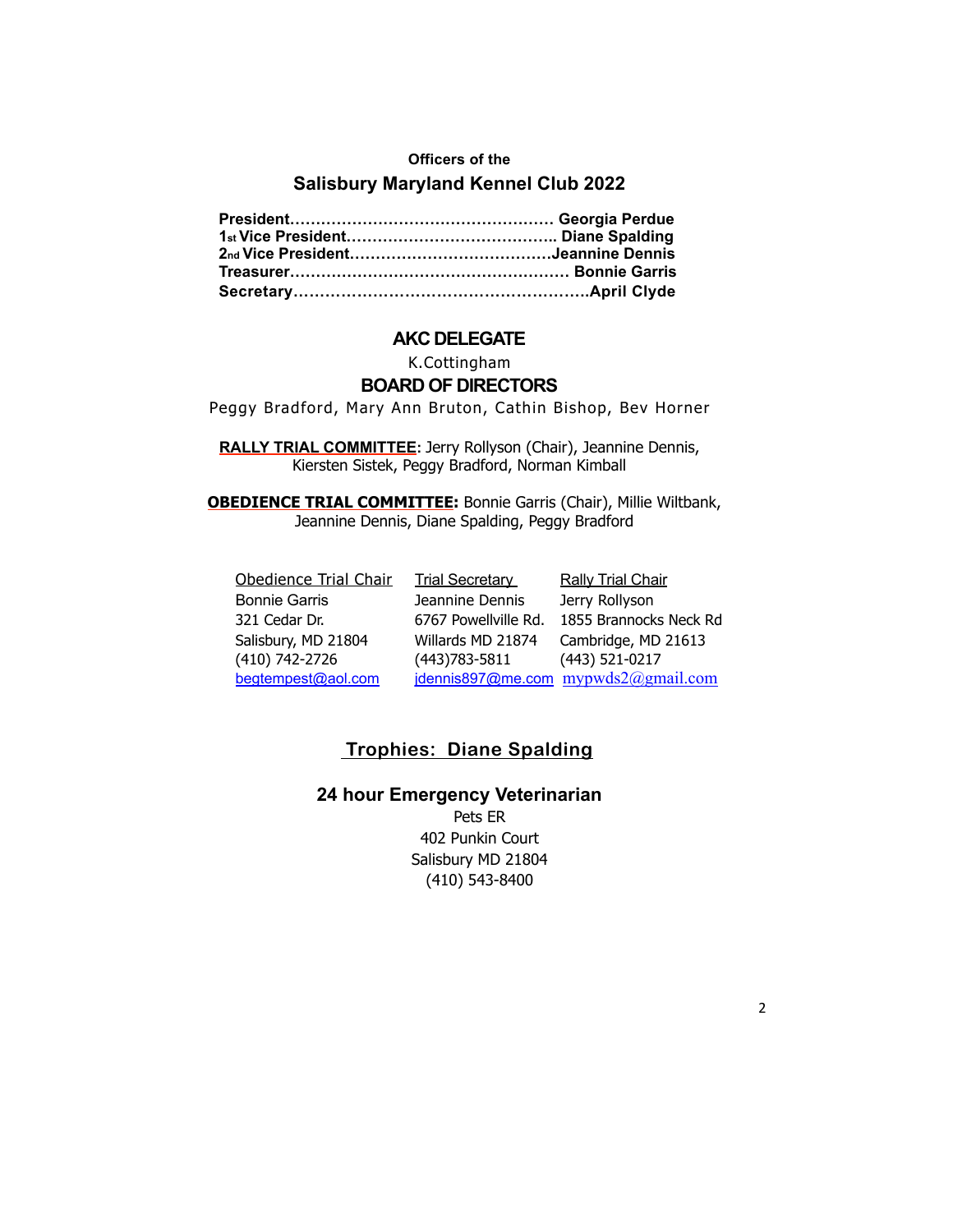## **Judges and Their Assignments Mrs. L. Pinnell #95063 Lawrenceville, GA 30044-3862 OBEDIENCE JUDGES**

|                                          | Saturday        | <b>Sunday</b>   |
|------------------------------------------|-----------------|-----------------|
| <b>Beginner Novice A Mrs. L. Pinnell</b> |                 | Mrs. L. Pinnell |
| <b>Beginner Novice B Mrs. L. Pinnell</b> |                 | Mrs. L. Pinnell |
| <b>Novice A</b>                          | Mrs. L. Pinnell | Mrs. L. Pinnell |
| <b>Novice B</b>                          | Mrs. L. Pinnell | Mrs. L. Pinnell |
| <b>Novice Preferred</b>                  | Mrs. L. Pinnell | Mrs. L. Pinnell |
| Open A                                   | Mrs. L. Pinnell | Mrs. L. Pinnell |
| Open B                                   | Mrs. L. Pinnell | Mrs. L. Pinnell |
| <b>Open Preferred</b>                    | Mrs. L. Pinnell | Mrs. L. Pinnell |
| <b>Utility A</b>                         | Mrs. L. Pinnell | Mrs. L. Pinnell |
| <b>Utility B</b>                         | Mrs. L. Pinnell | Mrs. L. Pinnell |
| <b>Utility Preferred</b>                 | Mrs. L. Pinnell | Mrs. L. Pinnell |

## **RALLY JUDGE FRIDAY (both trials)**

| <b>NOVICE A &amp; B</b>    | Mrs. L. Pinnell |
|----------------------------|-----------------|
| <b>INTERMEDIATE</b>        | Mrs. L. Pinnell |
| <b>ADVANCED A &amp; B</b>  | Mrs. L. Pinnell |
| <b>EXCELLENT A &amp; B</b> | Mrs. L. Pinnell |
| <b>MASTERS</b>             | Mrs. L. Pinnell |

## **Move ups will be allowed during the trial. All move ups prior to the trial must be received by the Trial Secretary by 6 PM on Monday July 11, 2022**

Move ups must be completed 30 minutes before the start of the Trial with the Trial Secretary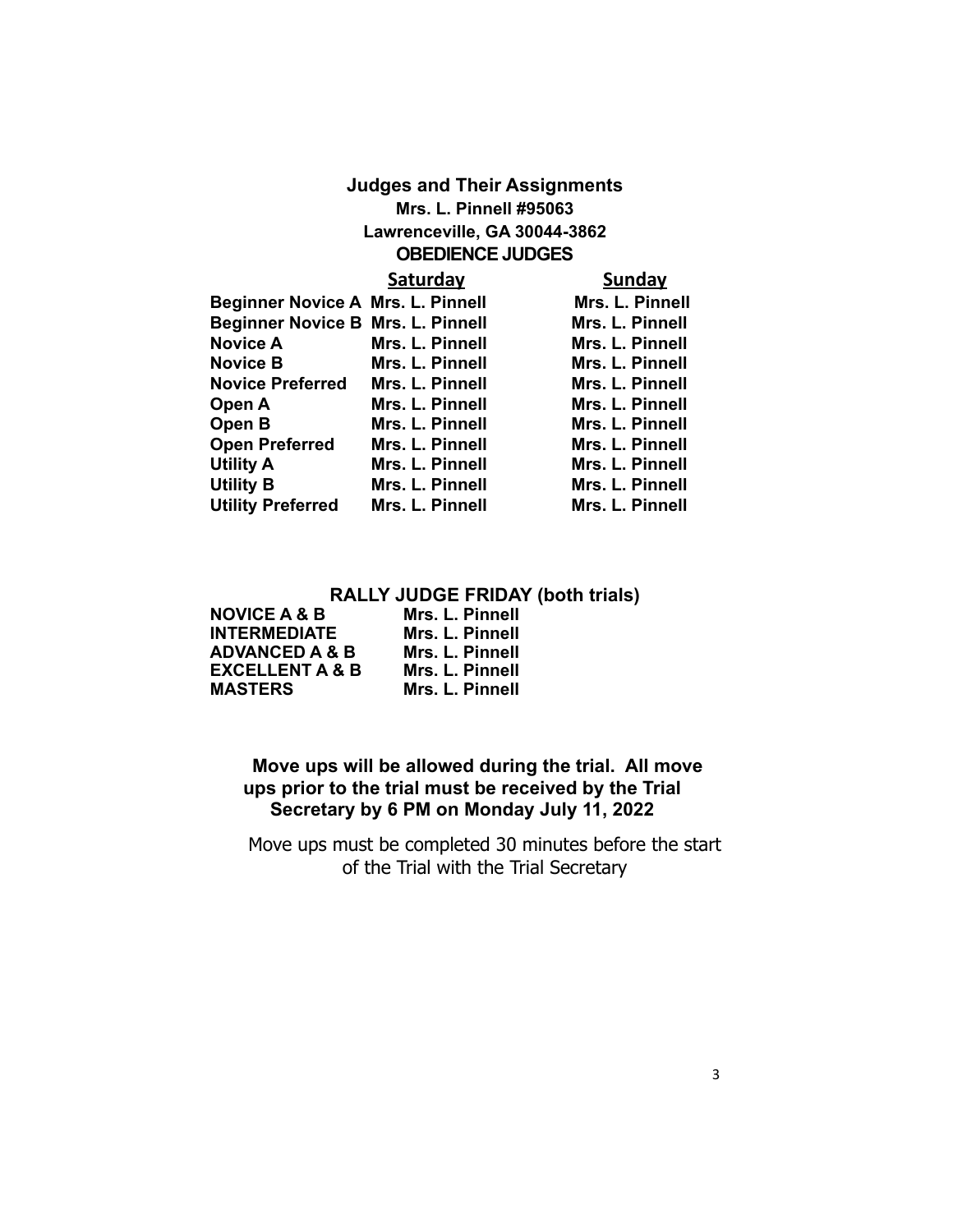## **OBEDIENCES TRIAL CLASSES**

## **RIBBON PRIZES - Regular Classes**

| High Scoring Dog in Open & Utility Combined Blue & Green Rosette |  |
|------------------------------------------------------------------|--|

Qualifying Score is required for all prizes in Regular Classes

**A Dark Green Qualifying Score Ribbon** will be given to each dog receiving a qualifying score.

## **RALLY TRIAL CLASSES RIBBON PRIZES - Regular Classes**

| High Triple Combine (Advance, Excellent & Masters)Blue & Red Rosette |  |
|----------------------------------------------------------------------|--|

Qualifying Score Required for All Prizes

## Watch for the Premium Lists for the SMKC Obedience and Rally Trials for

4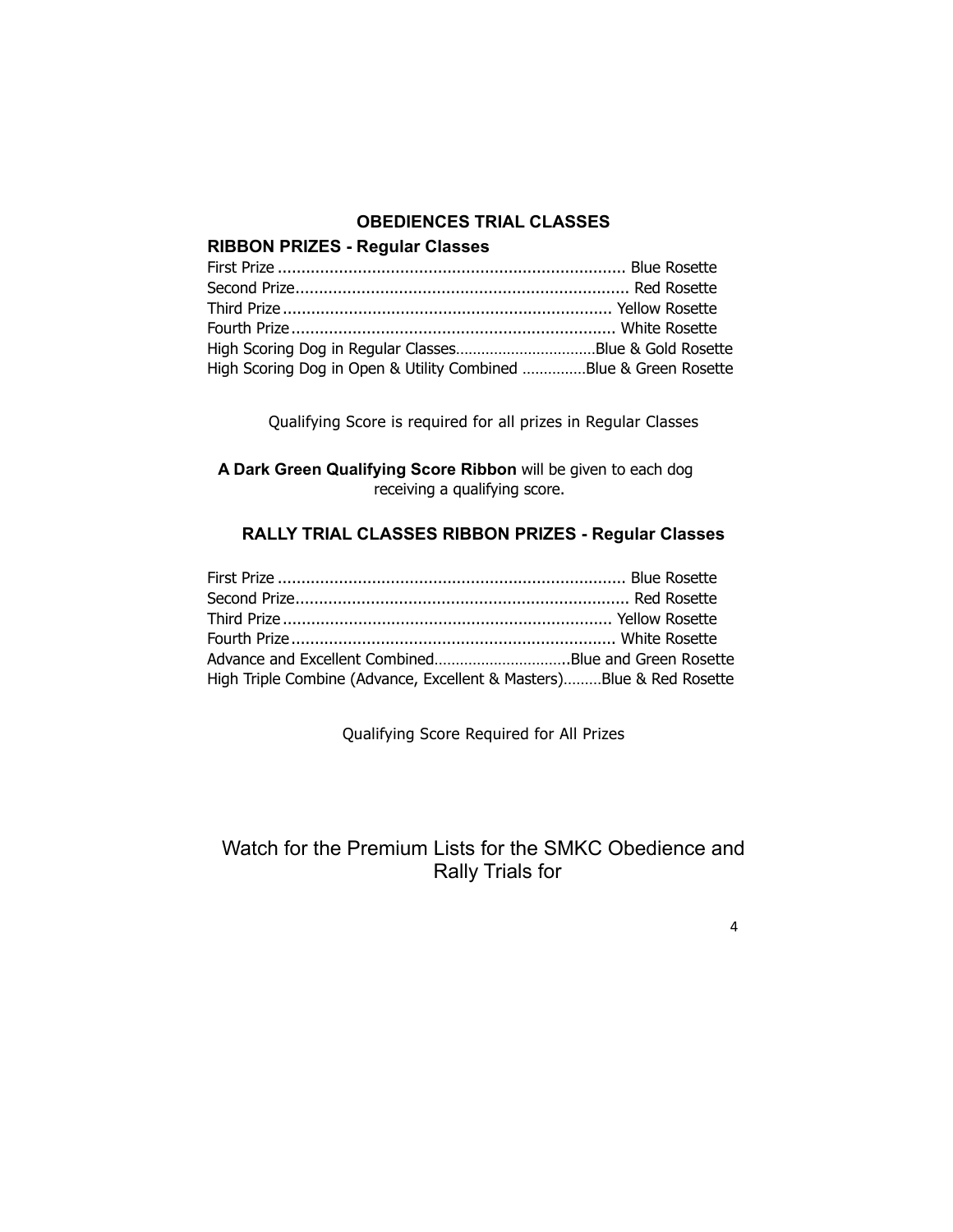**NOTICE TO EXHIBITORS** Entry Fees: \$30.00 for EACH entry of a dog in each Obedience class, Rally Fees are \$30 for all classes. "A RECORDING FEE of 50¢ and a \$3.00 AKC Event Service Fee are required for each dog entered at any licensed or Member Club Show, Obedience Trial, or Tracking Test." This recording fee is to be collected by the Show-giving Club and paid to the AKC. **These fees are included in the entry fee.** Be sure to include the correct fees. Overpayments less that \$5 will not be refunded.

**Make all checks and money orders payable to:** Salisbury MD Kennel Club Inc. (SMKC, Inc.). Trial Secretary assumes no responsibility for cash sent through the mail.

**Mail all entries for all trials with fees to:** Jeannine Dennis, 6767 Powellville Rd., Willards, MD 21874. As per AKC Regulations Entries MUST be mailed to the Trial Secretary's address by USPS (UPS and Fed Ex entries will also be accepted). NO HAND DELIVERIES or DROP OFFS will be accepted. DO NOT SEND DELIVERIES WITH signature required - they will be returned.

**A Wait List will be kept for entries withdrawn prior to closing.** 

**Move ups for Trial #1 on Friday and for Saturday's Obedience Trial must reach the Trial Secretary by 6 PM on Monday July 11, 2022. Email notification is acceptable.**

**Entries without fees will not be accepted.** Acknowledgement of entries will be made as soon as practical. Should the exhibitor not receive such acknowledgement within a reasonable time, please notify the Trial Secretary.

**Entries not on official AKC entry forms or photocopies of entry forms** without the agreement and rules on the reverse side of the official AKC entry form are not acceptable.

**No entry** shall be made and no entry shall be accepted which specifies any conditions as to its acceptance.

**Entry fees** shall not be refunded if a dog is absent, disqualified, excused by Veterinarian or Judge, or barred from competition by action of the Trial Committee. If because of riots, civil disturbances or other acts beyond the control of the management it is impossible to open or to complete the show, no refund of entry fee will be made. Extreme weather conditions, such as, but not limited to, snow storms, hurricanes, lightning, extreme heat, must be considered for the health and safety of the dogs, exhibitors and spectators. The wellbeing of dogs, exhibitors and spectators is of paramount importance and, in the event it is necessary to cancel or stop the show before completion, no refund of entry fee will be made. **Entry fees** shall be refunded for females in season as long as the event secretary is notified no later than one half hour prior to the start of the trial and a Veterinarian statement is provided.

**Post Dated Checks and Returned Checks** do not constitute a valid entry fee. The Secretary will add a collection fee of \$25 to the amount of each returned check. Subsequent returned checks from the same exhibitor may result in their being put on a **cash only** basis.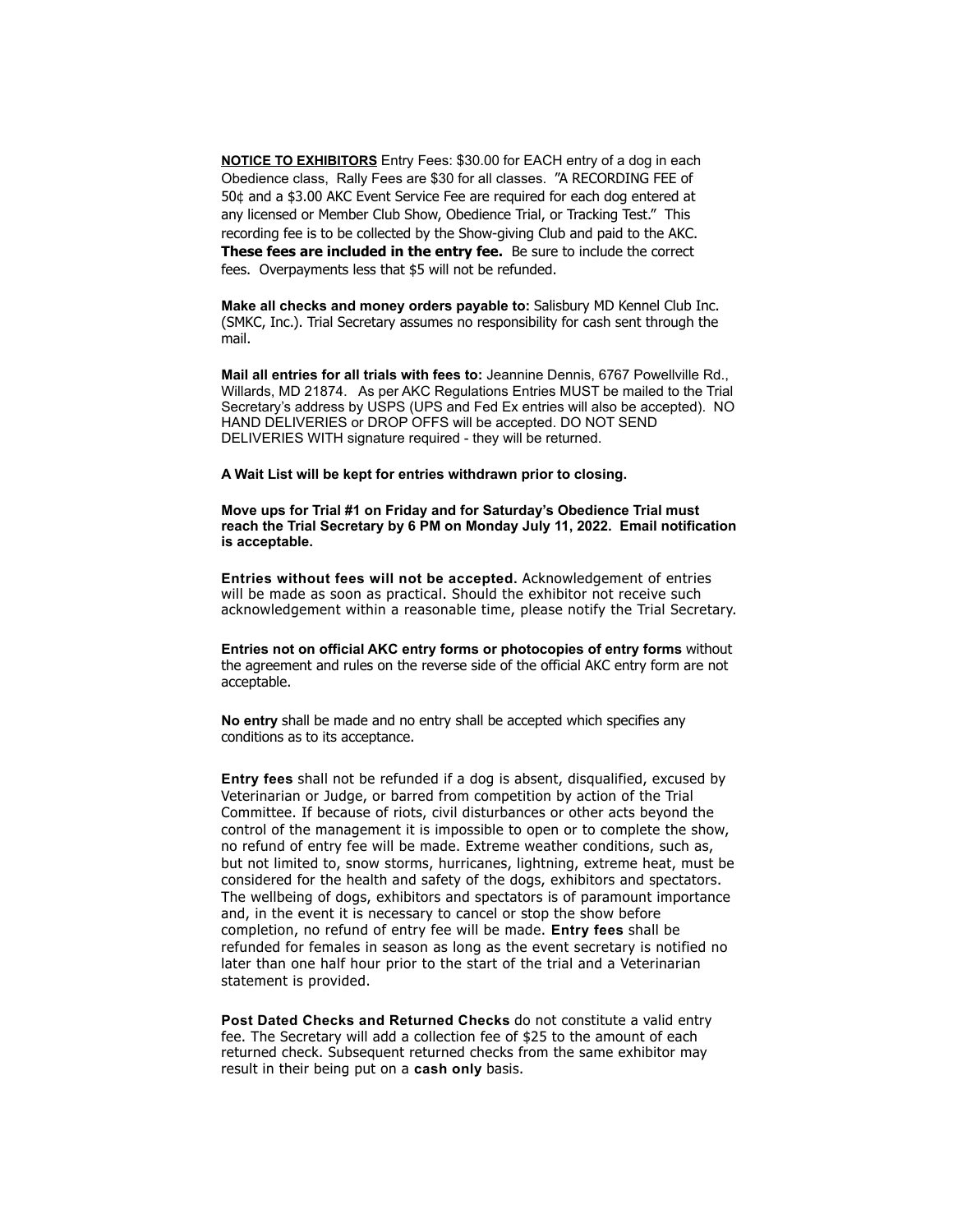**Errors on entry blanks.** Owners are responsible for errors in making out entry forms. No entry fee will be refunded in event of such errors or cancellation of entries after the published closing date.

**Dogs may arrive** at any time prior to their scheduled time of judging. Dogs not required for further judging will be excused. **All dogs present** must be held on leash or confined to their crates except when being judged.

**Judges will not wait for any dog holding up a class.** Owners or agents are responsible for the presence of their dogs in the judging ring when their classes are called to be judged. No dog may be permanently removed from the show before it is judged except by consent of the Trial Chair upon a veterinarian's recommendation of removal.

Please Note: January 1, 2009, Obedience Regulations, Chapter 1 Section 3, Jump Heights required with entry. Include Jump Height on entry form with class. Entries without Jump Height will be judged at the end of the

class

#### **Jump Heights**

#### **Friday Rally: Trial #1 Tall to Small**

 **Trial #2 Small to Tall**

5

**Saturday Obedience: Tall to Small**

**Sunday Obedience: Small to Tall "Dog" means either sex**

#### **Rally ring size is 40' X 50'**

#### **"Exhibitors should follow their veterinarians' recommendation to assure their dogs are free of internal and external parasites, any communicable diseases, and have appropriate vaccinations."**

#### *Waiver of Rights* – Animals in Distress

**Salisbury Maryland Kennel Club Inc.** reserves the right to remove an animal in distress from a parked vehicle or crate, and all persons attending these dog shows hereby waive any claim for damages against the club for such removal.

#### **Directions to Trial Site**

**From Route 50 or Route 13: Exit route 50 east to Ocean City. Immediately move to the left lane. Turn left at 1st traffic light onto Hobbs Rd. Turn right on to Winterplace Parkway. The training center is 1/2 mile on the right**

The Salisbury Maryland Kennel Club Directors and members wish to thank you for entering Obedience & Rally Trials in our Training Center. Your comments are welcome on how we may improve the event in the future.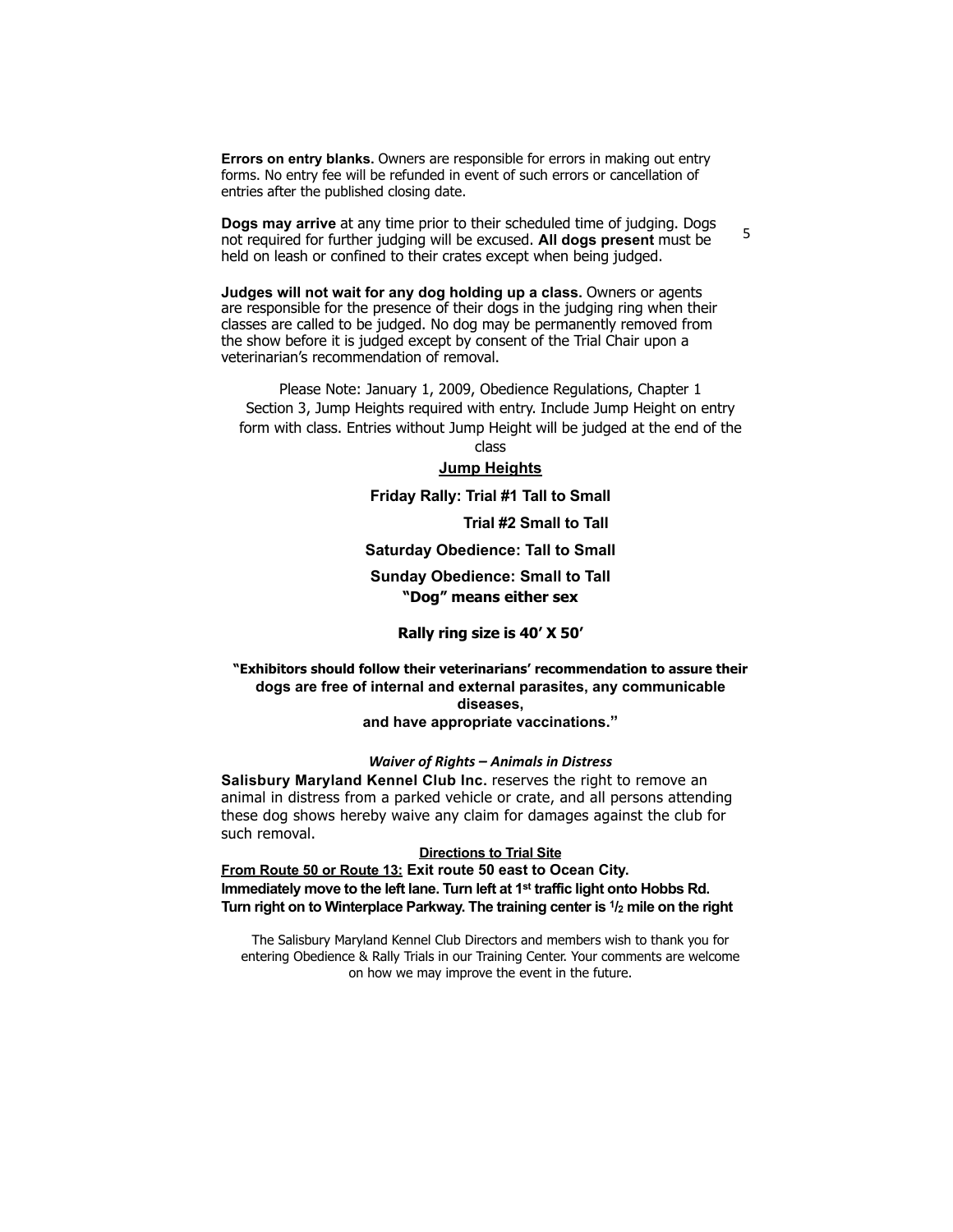#### **OFFICIAL AMERICAN KENNEL CLUB ENTRY FORM - OBEDIENCE/RALLY**

2022027719 2022027720 2022027721 2022027722

Salisbury MD Kennel Club Inc.

Salisbury MD Kennel Club Training Center, 31663 Winterplace Parkway, Salisbury MD 21804 FRIDAY, July 15, 2022, SATURDAY, July 16, 2022 and SUNDAY, July 17, 2022

6

Entry Fees: \$30.00 for EACH entry of a dog in each Obedience class. Rally Fees are \$30 for each entry of a dog in each Rally class (includes \$3.00 AKC Event Service Fee per entry and 50¢ AKC Recording Fee first entry only).

 $\frac{2}{3}$  FRIDAY (Trial 1)<br> $\frac{2}{3}$  FRIDAY (Trial 2)

\$ \_\_\_\_\_\_\_\_\_\_\_FRIDAY (Trial 2) \$ \_\_\_\_\_\_\_\_\_\_\_SATURDAY \$ \_\_\_\_\_\_\_\_\_\_\_\_\_\_SUNDAY **Entries Close** at the Trial Secretary's home at 6:00 pm, Wednesday June 29, 2022, after which time entries cannot be accepted, cancelled, or substituted. USE SAME FORM for either trial, or for Identical Entries in Both Trials. Mail all entries with fees to: Jeannine Dennis, 6767 Powellville Rd., Willards, MD 21874. Make Checks or money orders payable to: Salisbury MD Kennel Club Inc.

IMPORTANT - Read Carefully the Instructions on Reverse Side Before Filling Out. Numbers in the boxes indicate sections of the instructions relevant to the information needed in that box. **(PLEASE PRINT)**

| <b>BREED</b>                                |                   | <b>VARIETY</b> |                                              |         | <b>SEX</b>    |            |
|---------------------------------------------|-------------------|----------------|----------------------------------------------|---------|---------------|------------|
| <b>OBEDIENCE</b><br><b>CLASS</b>            | (Jump Height)     |                | <b>RALLY CLASS</b>                           |         | (Jump Height) |            |
| <b>FULL NAME</b><br>OF DOG                  |                   |                |                                              |         |               |            |
| () AKC REG NO.<br>() AKC LITTER NO.         | Enter number here |                | DATE OF<br><b>BIRTH</b>                      |         |               |            |
| $()$ ILP NO.<br>() FOREIGN REG<br><b>NO</b> |                   |                | PLACE OF (<br><b>FOREIGN</b><br><b>BIRTH</b> | ) USA ( |               | ) CANADA() |
| <b>BREEDER</b>                              |                   |                |                                              |         |               |            |
| <b>SIRE</b>                                 |                   |                |                                              |         |               |            |
| <b>DAM</b>                                  |                   |                |                                              |         |               |            |
| <b>ACTUAL OWNER(S)</b>                      |                   |                |                                              |         |               |            |
| <b>OWNER'S</b><br><b>ADDRESS</b>            |                   |                |                                              |         |               |            |
| <b>CITY</b>                                 |                   | <b>STATE</b>   |                                              | ZIP     |               |            |

NAME OF OWNER'S AGENT (IF ANY) AT THE SHOW

\_\_ I CERTIFY that I am the actual owner of the dog, or that I am the duly authorized agent of the owner whose name I have entered above. In consideration of the acceptance of this entry, I (we) agree to abide by the rules and regulations of the American Kennel Club in effect at the time of this show or obedience trial, and by any additional rules and regulations appearing in the premium list for this show or obedience trial or both, and further agree to be bound by the Agreement printed on the reverse side of this entry form. I (we) certify and represent that the dog entered is not a hazard to persons or other dogs. This entry is submitted for acceptance on the foregoing representation and agreement. **SIGNATURE** of owner or his agent duly authorized to make this entry

SIGNATURE:

TELEPHONE **# \_\_\_\_\_\_\_\_\_\_\_\_\_\_\_\_\_\_\_\_\_\_\_\_\_\_\_\_\_\_\_\_\_\_\_\_\_\_\_\_\_\_\_\_\_\_\_\_\_\_\_\_\_\_\_\_\_\_\_\_\_\_\_**

**E-MAIL Address** An acknowledgement or receipt of entry may be sent to this e-mail address

Single copies of the latest editions of the "Rules Applying to Dog Shows/Registration and Discipline" and "Rally Regulations" may be obtained WITHOUT CHARGE from any Superintendent at shows where they are superintending or from THE AMERICAN KENNEL CLUB, 5580 CENTERVIEW DR. RALEIGH, NC 27606-3390